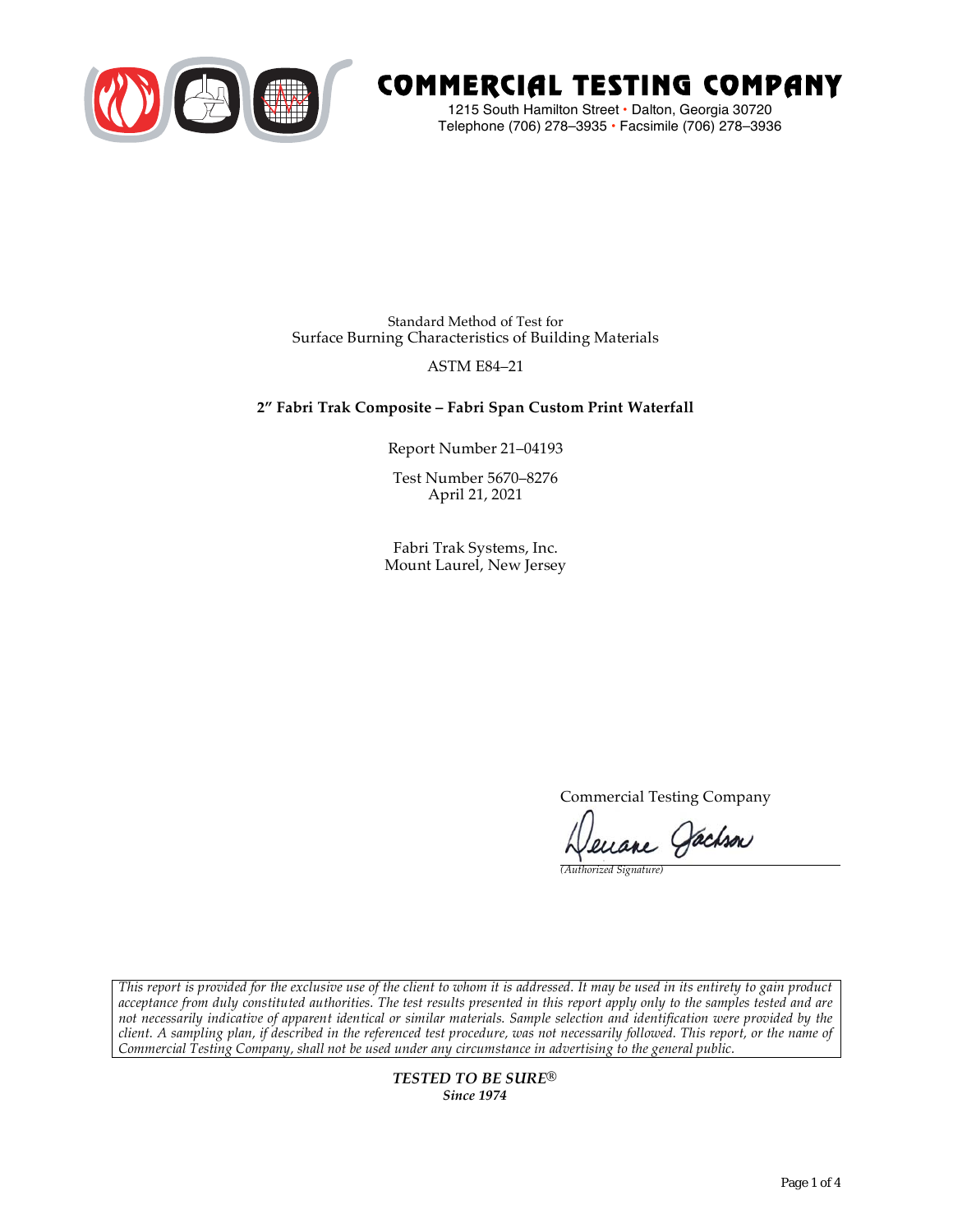## **INTRODUCTION**

This report is a presentation of results of a surface flammability test on a material submitted by Fabri Trak Systems, Inc., Mount Laurel, New Jersey.

The test was conducted in accordance with the ASTM International fire-test-response standard E84–21, *Surface Burning Characteristics of Building Materials*, sometimes referred to as the Steiner tunnel test. ASTM E84 is an American National Standard (ANSI) and has been approved for use by agencies of the Department of Defense. The ASTM E84 test method is the technical equivalent of UL No. 723. The test is applicable to exposed interior surfaces such as walls and ceilings. The test is conducted with the specimen in the ceiling position with the surface to be evaluated face down toward the ignition source. Thus, specimens shall either be self-supporting by its own structural quality, held in place by added supports along the test surface, or secured from the back side.

This standard is used to measure and describe the response of materials, products, or assemblies to heat and flame under controlled conditions, but does not by itself incorporate all factors required for firehazard or fire-risk assessment of the materials, products, or assemblies under actual fire conditions.

## **PURPOSE**

The purpose of the test is to provide only the comparative measurements of surface flame spread and smoke development of materials with that of select grade red oak and fiber–reinforced cement board, Grade II, under specific fire exposure conditions with the smoke area of heptane used to establish the smoke-developed index. The test exposes a nominal 24-foot long by 20-inch wide test specimen to a controlled air flow and flaming fire adjusted to spread the flame along the entire length of a red oak specimen in  $5\frac{1}{2}$  minutes. During the 10-minute test duration, flame spread over the specimen surface are measured and recorded. Test results are calculated relative to red oak, which has an arbitrary rating of 100, and fiber–reinforced cement board, Grade II, which has a rating of 0. The 100 smoke-developed index is calculated using the smoke area of heptane.

The test results are expressed as Flame Spread Index and Smoke-Developed Index. The Flame Spread Index is defined in ASTM E176 as "a number or classification indicating a comparative measure derived from observations made during the progress of the boundary of a zone of flame under defined test conditions." The Smoke-Developed Index, a term specific to ASTM E84, is defined as "a number or classification indicating a comparative measure derived from smoke obscuration data collected during the test for surface burning characteristics." There is not necessarily a relationship between the two measurements.

The method does not provide for measurement of heat transmission through the surface tested, the effect of aggravated flame spread behavior of an assembly resulting from the proximity of combustible walls and ceilings, or classifying a material as noncombustible solely by means of a Flame Spread Index.

The zero reference and other parameters critical to furnace operation are verified on the day of the test by conducting a 10–minute test using 1/4–inch fiber–reinforced cement board, Grade II. Periodic tests using NOFMA certified 23/32–inch select grade red oak flooring provide data for the 100 flame spread reference with heptane providing data for calculating the 100 smoke-developed index. These procedures are more fully described in Section 7of the E84 Standard.

#### **TEST SAMPLE**

The test sample, selected by the client, was identified as **2" Fabri Trak Composite – Fabri Span Custom Print Waterfall**, (Panel Composite: 2" Fabri Tack, 2SFE.20, 2SJT.20, 5/8" Type X Gypsum Board). Three test panels, each measuring two feet wide by eight feet in length, were received. They were physically self-supporting and required no additional sample preparation. The panels were transferred to storage racks and conditioned to equilibrium in an atmosphere with the temperature maintained at  $71 \pm 2$ °F and the relative humidity at  $50 \pm 5$  percent. For testing, the panels were placed end-to-end on the ledges of the tunnel furnace to make up the necessary 24-foot test sample and the test conducted with no auxiliary support mechanism.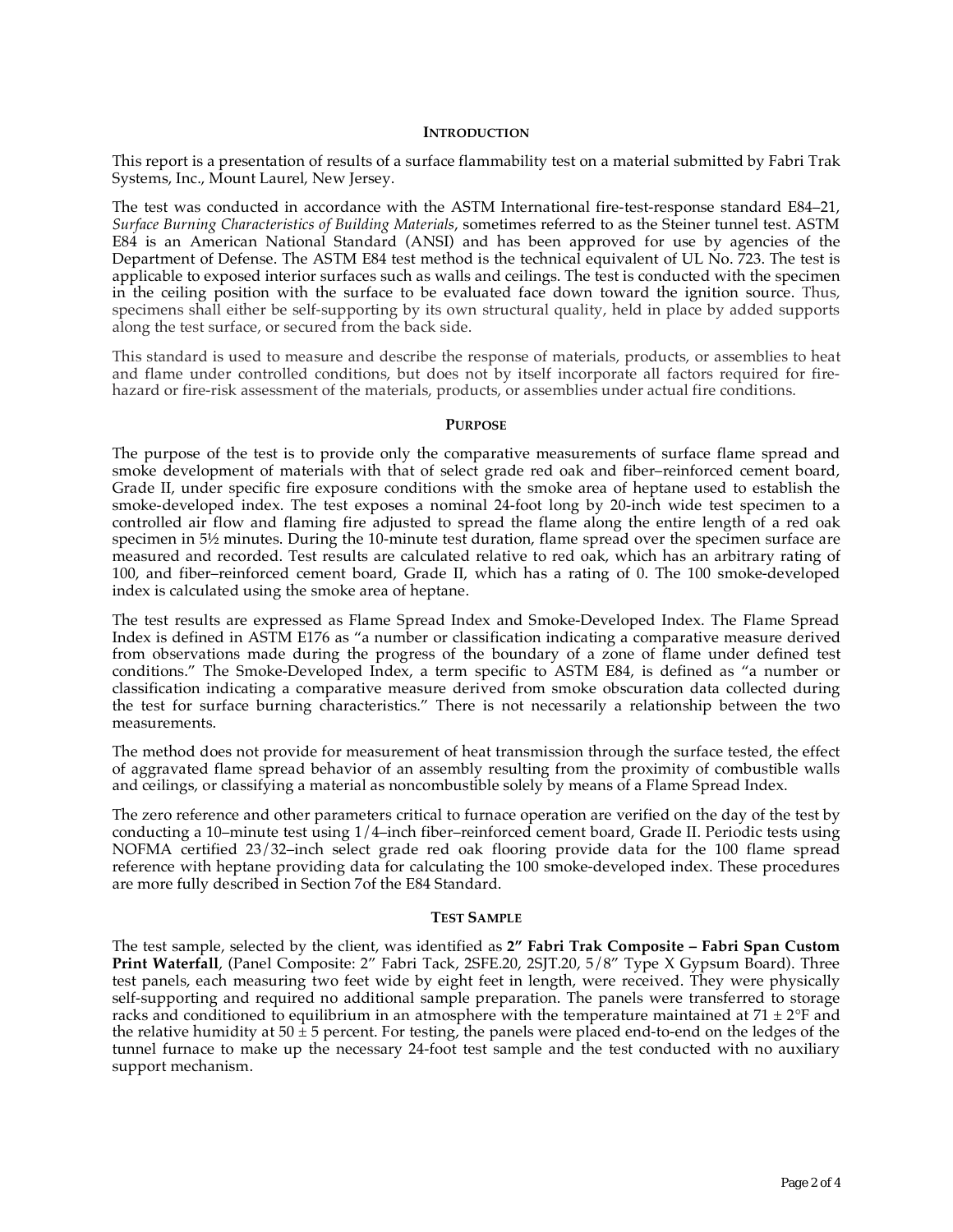## **TEST RESULTS**

The test results, calculated on the basis of observed flame propagation and the integrated area under the recorded smoke density curve, are presented below. The Flame Spread Index obtained in E84 is rounded to the nearest number divisible by five. Smoke-Developed Indices are rounded to the nearest number divisible by five unless the Index is greater than 200. In that case, the Smoke-Developed Index is rounded to the nearest 50 points. The rounding procedures are more fully described in Sections 9.1, 9.2, and X3 of the E84 Standard. The flame spread and smoke development data are presented graphically at the end of this report.

| <b>Test Specimen</b>                    | Flame Spread Index | <b>Smoke-Developed Index</b> |
|-----------------------------------------|--------------------|------------------------------|
| Fiber-Reinforced Cement Board, Grade II |                    |                              |
| Red Oak Flooring                        | 100                |                              |
| Heptane, (HPLC) Grade                   |                    | 100                          |
| 2" Fabri Trak Composite – Fabri Span    |                    |                              |
| <b>Custom Print Waterfall</b>           | 20                 | 140                          |

#### **OBSERVATIONS**

Specimen ignition over the burners occurred at 0.08 minute. Surface flame spread was observed to a maximum distance of 5.93 feet beyond the zero point at 9.45 minutes. The maximum temperature recorded during the test was 622°F. For information purposes, the actual (unrounded) Flame Spread and Smoke-Developed Indices were 19.6 and 137.7 respectively.

## **CLASSIFICATION**

The Flame Spread Index and Smoke-Developed Index values obtained by ASTM E84 tests are frequently used by code officials and regulatory agencies in the acceptance of interior finish materials for various applications. The most widely accepted classification system is described in the National Fire Protection Association publication NFPA 101 *Life Safety Code*, where:

| Class A | 0 – 25 Flame Spread Index             | 0 – 450 Smoke-Developed Index   |
|---------|---------------------------------------|---------------------------------|
|         | Class B $26 - 75$ Flame Spread Index  | $0 - 450$ Smoke-Developed Index |
|         | Class C $76 - 200$ Flame Spread Index | 0 – 450 Smoke-Developed Index   |

Class A, B, and C correspond to Type I, II, and III respectively in other codes. They do not preclude a material being otherwise classified by the authority of jurisdiction.